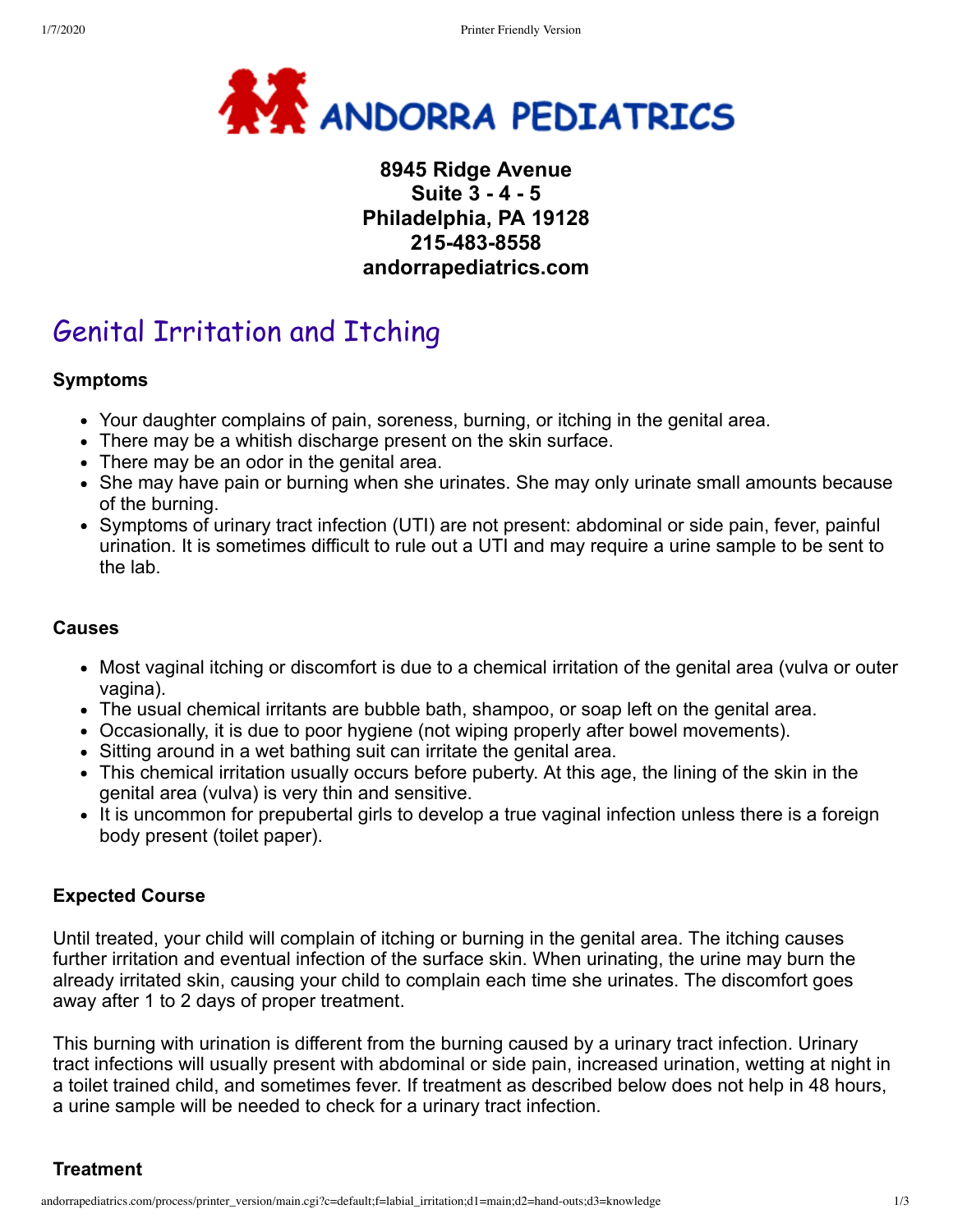- Baking soda, warm water soaks
- Have your daughter soak her bottom in a basin or bathtub of warm water for 20 minutes.
- Add 4 tablespoons of baking soda per tub of warm water. (Note: Baking soda is better than vinegar soaks for the younger age group).
- Be sure she spreads her legs and allows the water to cleanse the genital area.
- No soap should be used.
- Repeat this every 4 hours while your daughter is awake for the next 2 days. This will remove any soap, concentrated urine, or other irritants from the genital area and promote healing.
- After the symptoms go away, cleanse the genital area once a day with warm water.

### **Prevention of recurrences**

- Don't use bubble bath because it is very irritating.
- Don't put any other soaps or shampoo into the bath water.
- Don't let a bar of soap float around in the bathtub.
- Wash the genital area with plain water, not soap.
- If necessary, use baby oil to remove secretions from between the labia that don't come off with water.
- If you are going to shampoo your child's hair, do this at the end of the bath.
- Keep the bath time less than 15 minutes. Have your child urinate immediately after baths.
- Wear cotton underpants. Underpants made of synthetic fibers (polyester or nylon) do not allow the skin to "breathe."
- Discourage wearing underpants during the night so the genital area has a chance to "air out."

**Antibiotic cream** - If there is an odor, whitish discharge or extreme redness of the skin in your child's genital area (outside the vaginal opening), use an antibiotic cream (Polysporin or generic brand) at least four times a day until better. The antibiotic cream should eliminate the odor and discharge after 5 days of use.

**Hydrocortisone cream** - After the odor and discharge have resolved, apply 1% hydrocortisone cream (a nonprescription item) to the genital area inside the labia. Hydrocortisone cream can be used to treat mild redness of the labia. Hydrocortisone may burn when first applied. If you are unable to use the hydrocortisone, continue the antibiotic cream until the redness is reduced.

- Teach your child not to sit around in a wet bathing suit for too long a time.
- Encourage her to drink enough fluids each day to keep the urine light-colored. Concentrated urine can be an irritant.
- Proper Hygiene: Teach your daughter to wipe herself correctly:
	- After urinating, teach your child to gently pat herself and not to rub, as this can irritate the genital area.
	- After a bowel movement, teach your child to gently wipe herself and not to use the same piece to wipe her front.
	- Remember "a separate piece for the front and a separate piece for the rear."

# **Call Our Office During Office Hours If:**

- The itching is not improved after 48 hours of treatment.
- A vaginal discharge or bleeding occurs.
- Passing urine becomes more painful.
- You have other concerns or questions.